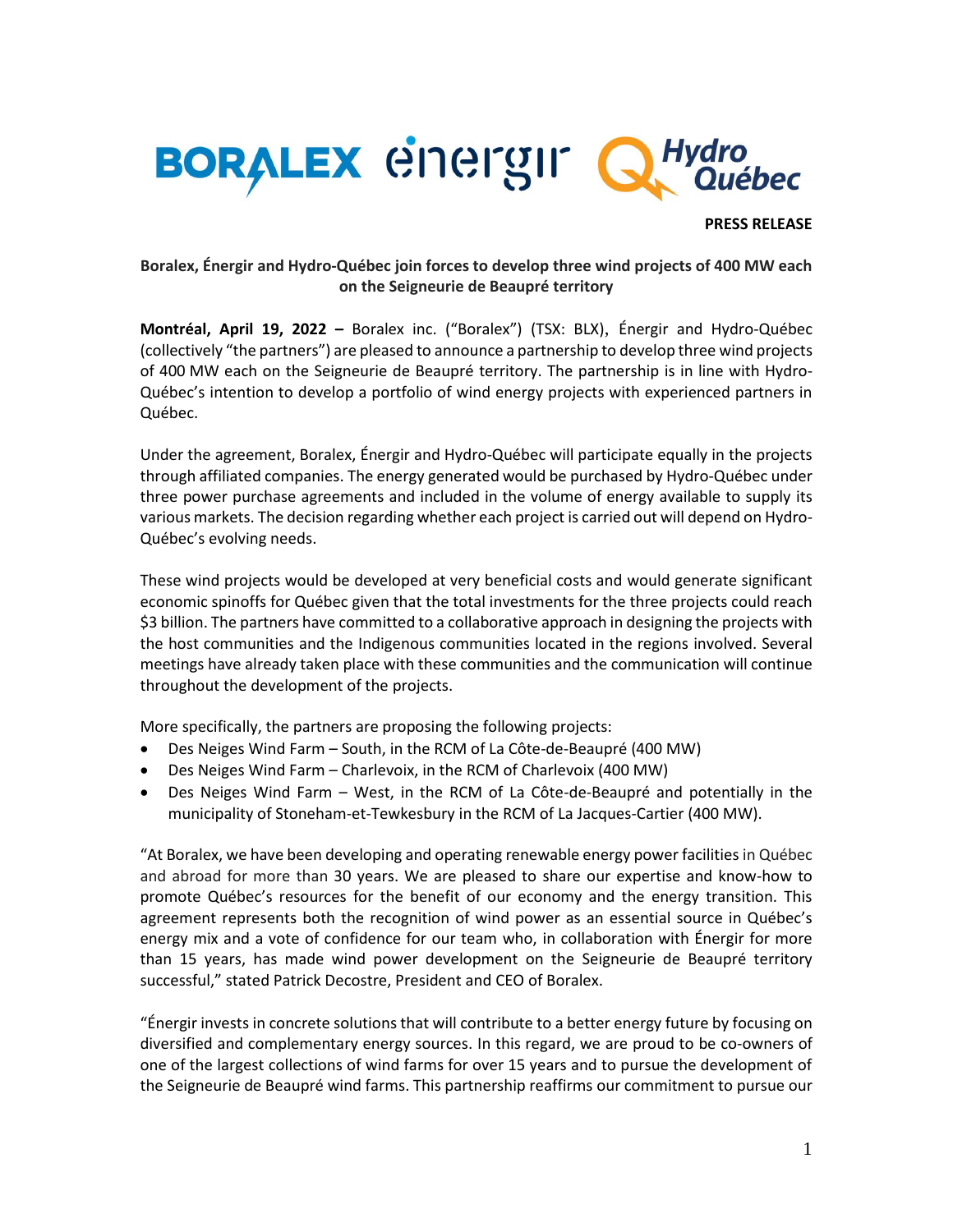contribution to the development of renewable energies while promoting local economic activity," noted Éric Lachance, President and CEO of Énergir.

"With the energy transition and the expected growth in electricity needs in Québec, it is imperative that we have the required flexibility when it comes to supplies," said Sophie Brochu, President and CEO of Hydro-Québec. "Wind power is one of the tools we have at our disposal. As stated in our Strategic Plan 2022-2026, we want to combine our strengths with those of experienced partners from the private sector, therefore positioning wind power development as an enabler of collective wealth for the benefit of Quebecers."

The partners are continuing to develop the des Neiges wind farm projectsin order to meet Hydro-Québec's anticipated energy needs. Field studies and environmental impact studies are therefore being carried out, as well as the preliminary engineering work to specify the configurations of the wind projects. A first round of public information and consultation sessions was carried out in summer and fall 2021 and the process will continue with several local stakeholders. New information sessions will be organized soon.

These projects would be located close to the existing Seigneurie de Beaupré wind farms, which total 364 MW and are operated by Boralex and Énergir. Both companies have been developing the privately-owned site for over 15 years.

For more information on the project and the steps to come, please refer to the Seigneurie de [Beaupré wind farms website.](https://en.parcseoliensseigneuriedebeaupre.com/d%C3%A9veloppement)

#### **About Boralex**

At Boralex, we have been providing affordable renewable energy accessible to everyone for over 30 years. As a leader in the Canadian market and France's largest independent producer of onshore wind power, we also have facilities in the United States and development projects in the United Kingdom. Over the past five years, our installed capacity has more than doubled to 2.5 GW. We are developing a portfolio of more than 3 GW in wind and solar projects and nearly 200 MW in storage projects, guided by our values and our corporate social responsibility (CSR) approach. Through profitable and sustainable growth, Boralex is actively participating in the fight against global warming. Thanks to our fearlessness, our discipline, our expertise and our diversity, we continue to be an industry leader. Boralex's shares are listed on the Toronto Stock Exchange under the ticker symbol BLX. For more information, visit www.boralex.com or www.sedar.com. Follow us on Facebook, LinkedIn and Twitter.

## **About Énergir**

With more than \$9 billion in assets, Énergir, L.P. is a diversified energy business whose mission is to meet the energy needs of approximately 535,000 customers and the communities it serves in an increasingly sustainable way. Énergir, L.P. is the largest natural gas distribution company in Quebec; through its joint ventures, it also generates electricity from wind power. And through its subsidiaries and other investments, Énergir, L.P. has a presence in the United States, where it generates electricity from hydraulic, wind, and solar sources; it is also the largest electricity distributor and the sole natural gas distributor in the State of Vermont. Énergir, L.P. values energy efficiency and invests its resources and continues its efforts in innovative energy projects such as renewable natural gas and liquefied and compressed natural gas. Through its subsidiaries, it also